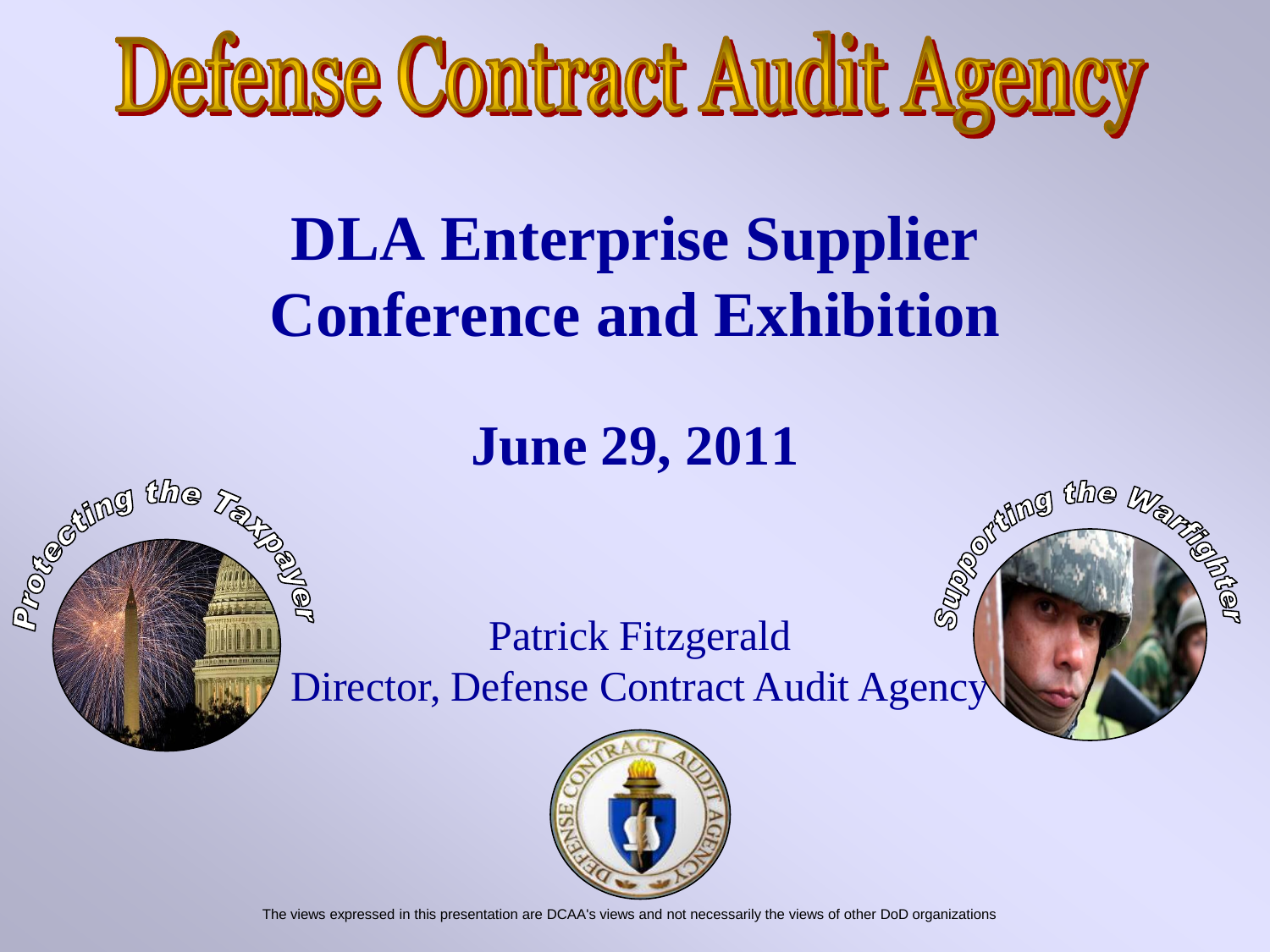



Role and Priorities Current Initiatives • Contracting Officer's Role ● Contractor Role Way Ahead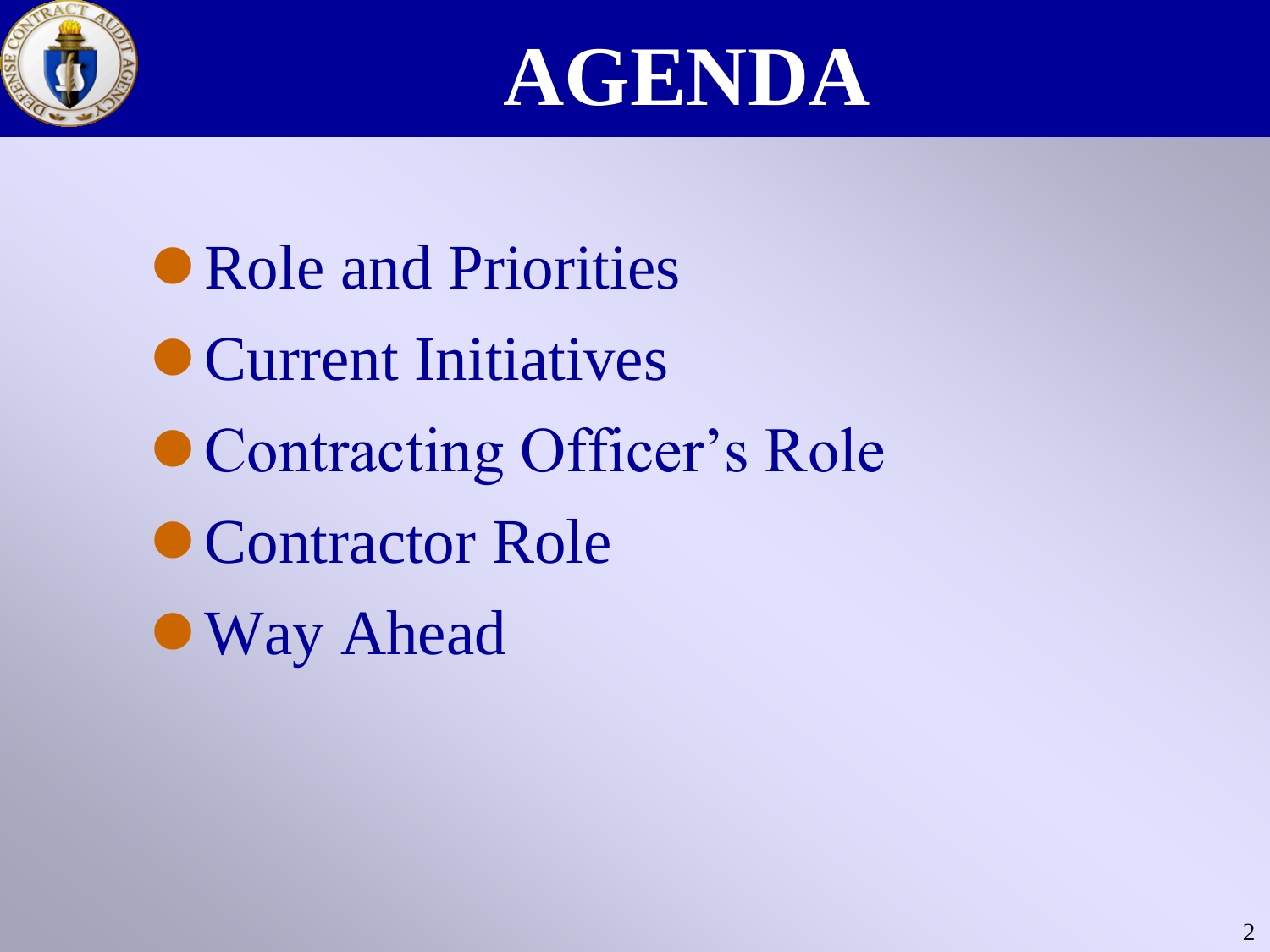

#### **DCAA Mission Statement**

The DCAA, while serving the public interest as its primary customer, shall perform all necessary contract audits for the Department of Defense and provide accounting and financial advisory services regarding contracts and subcontracts to all DoD components responsible for procurement and contract administration. These services shall be provided in connection with negotiation, administration, and settlement of contracts and subcontracts to ensure taxpayer dollars are spent on fair and reasonable contract prices. DCAA shall provide contract audit services to other Federal agencies, as appropriate.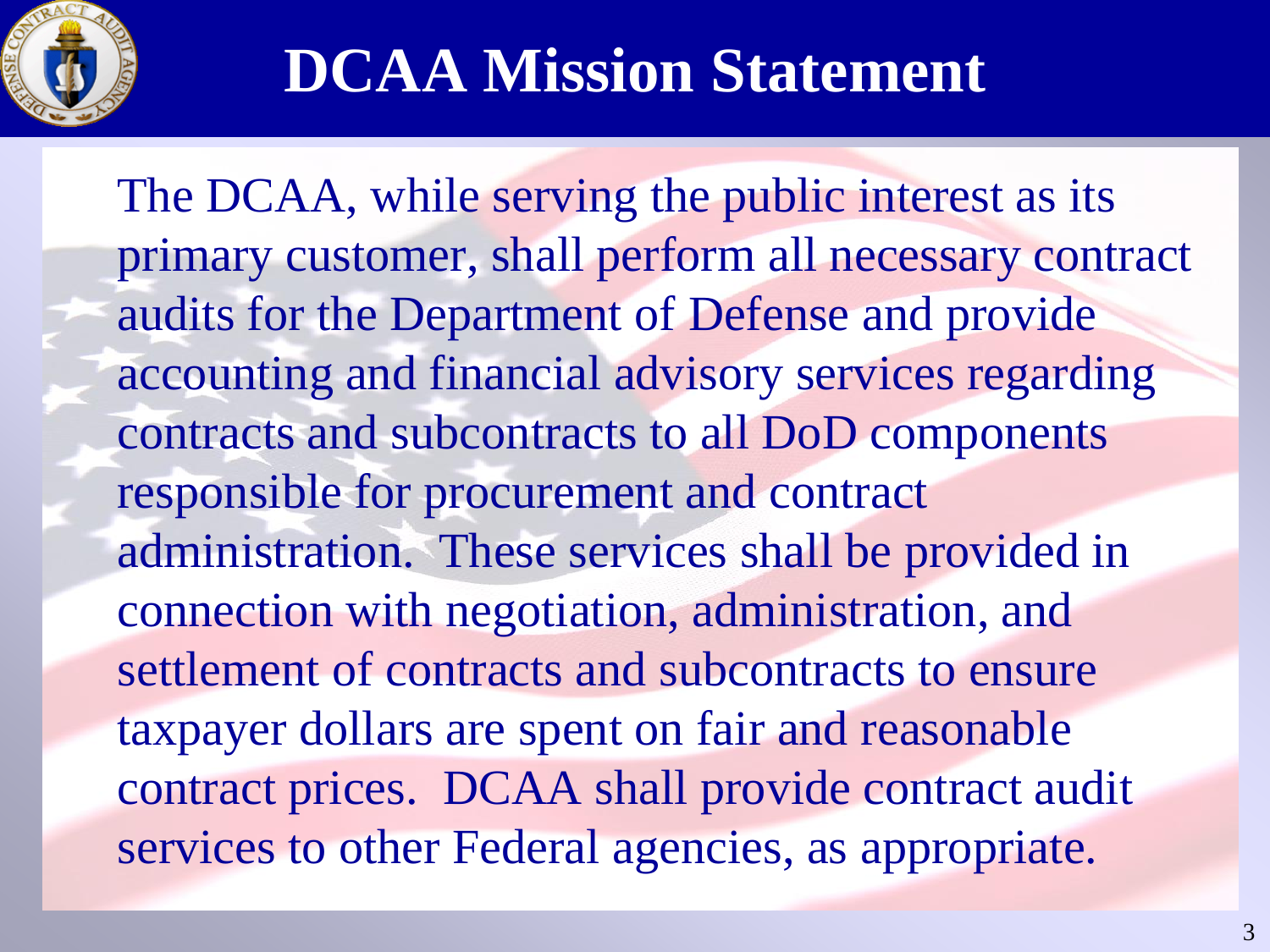

#### **DCAA FY 2010 Audit Results Contributing to Reducing Contract Costs**

|                    | <b>Number</b> | <b>Dollars</b><br><b>Audited</b> |        | <b>Exception</b><br><b>Dollars</b> |                                         |
|--------------------|---------------|----------------------------------|--------|------------------------------------|-----------------------------------------|
| <b>Audit Area</b>  | of Audits     |                                  |        |                                    | $ $ (in Billions) $ $ (in Billions) $ $ |
| 1. Incurred Cost   | 6,217         | $\mathbf S$                      | 34.20  | $\mathbf S$                        | 0.1                                     |
| 2. Forward Pricing | 5,689         | $\mathbf S$                      | 185.10 | $\mathbf S$                        | 12.3                                    |
| 3. Special & Other | 6,035         | $\mathcal{S}$                    | 12.20  | $\mathbf S$                        | 1.3                                     |
| <b>Total</b>       | 17,941        |                                  | 231.50 | S                                  |                                         |

- **1. Incurred Cost**. Includes audits of historical costs, internal control systems, and final contract closings.
- **2. Forward Pricing**. Includes audits of price proposals, estimating systems, and forward pricing rate agreements.
- **3. Special & Other** Audits. Includes audits of terminations proposals, other claims, progress payments, financial capability, earned value management systems, Cost Accounting Standards, Operations audits, and Truth-in-Negotiations (Defective Pricing).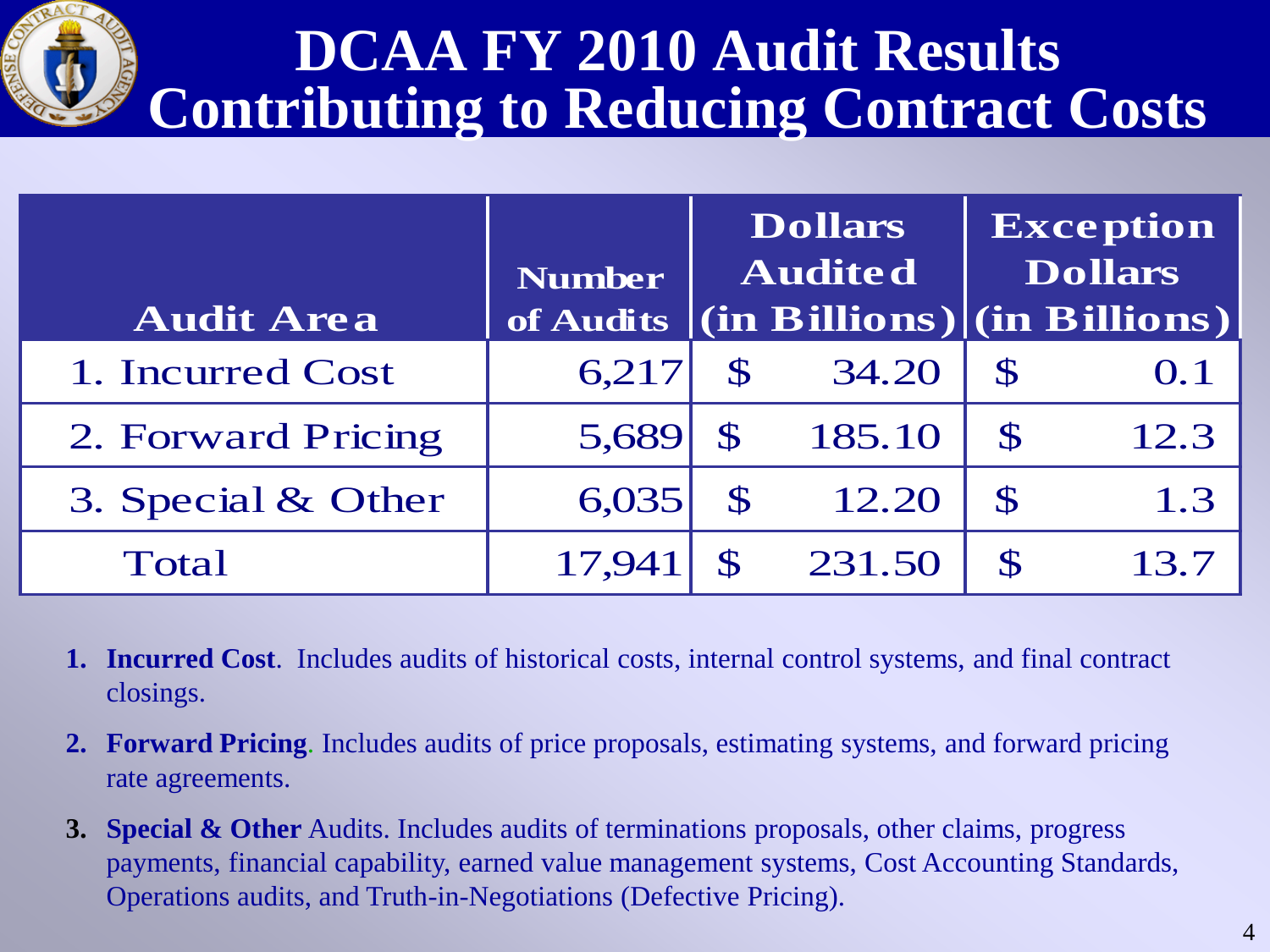

#### **Agency Priorities**

- Strengthening DCAA's Talented Workforce
- Delivering High Quality Services and Products
- Requirements/Workload and Resources
- Supporting Overseas Contingency Operations
- Improve Communications and Working Relationships with Stakeholders



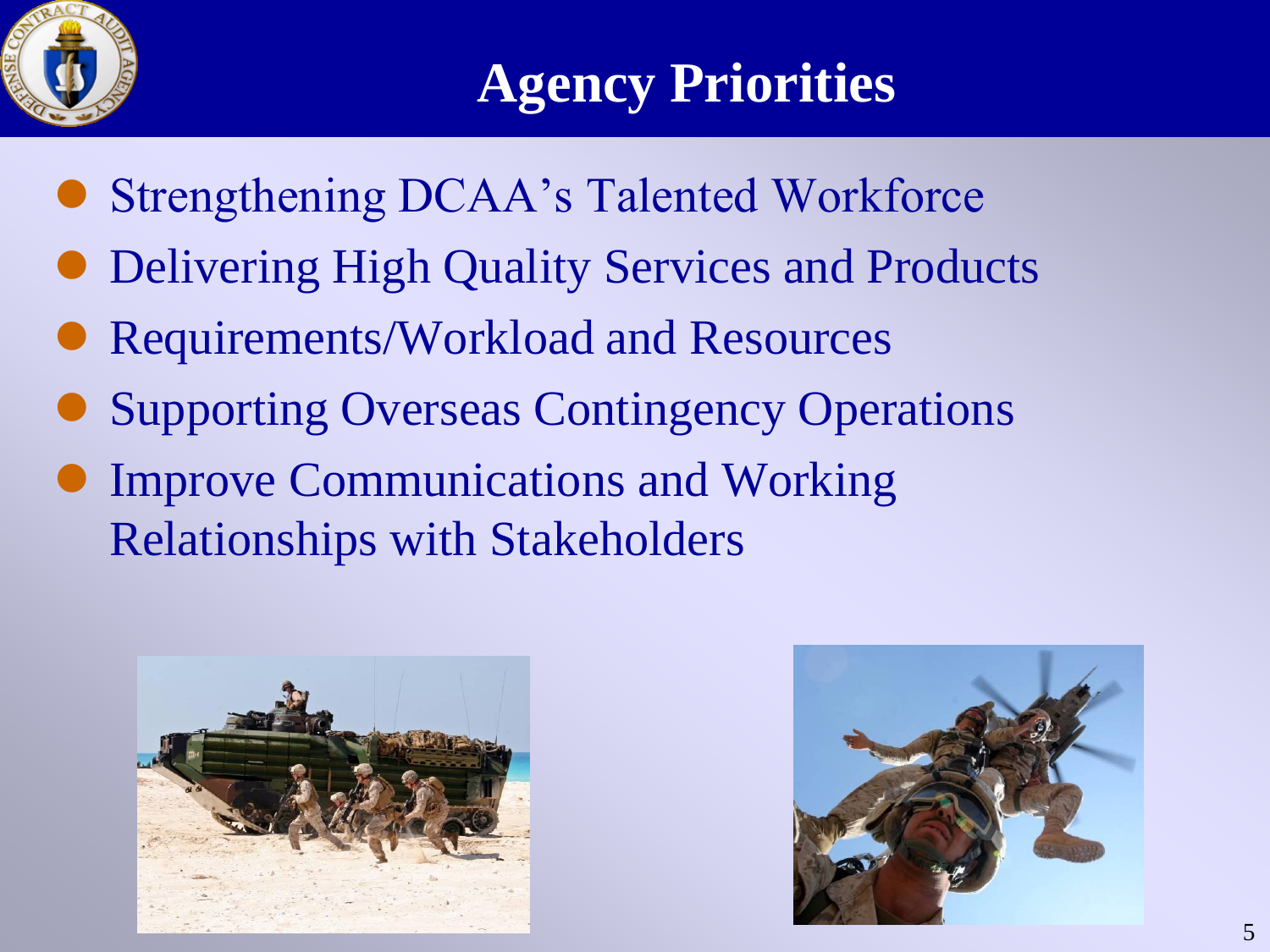

#### **Current Issues/Actions Deliver High Quality Services and Products**

- Issued extensive changes to audit guidance, procedures and processes to ensure sufficient testing based on risk
- Agency-wide Audit Training Initiative
- Authorized additional management/supervisory position to allow more time on audits
- Held Agency-wide FAO Managers Conference to communicate one agency message
- Initiated Raytheon CAC pilot project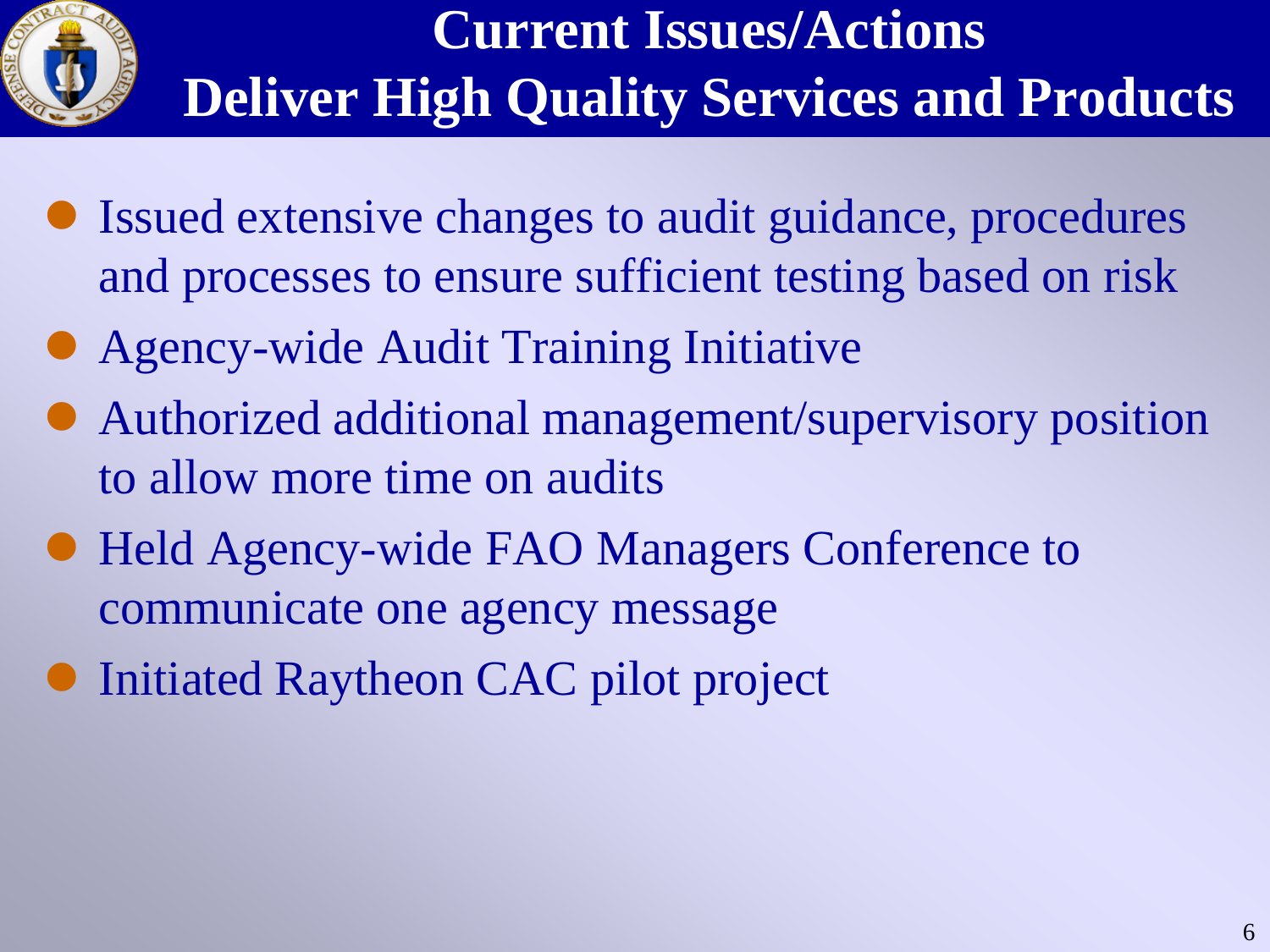

#### **Current Issues/Action Audit Quality and Timeliness**

#### DCAA Actions

- Established contractor proposal walk-through process
- Emphasizing a more collaborative contract audit approach
- Designated core team to monitor high risk proposal activity
- Established ad hoc to review forward pricing rate audit process
- Prioritizing follow-up audits of contractor business system deficiencies when corrected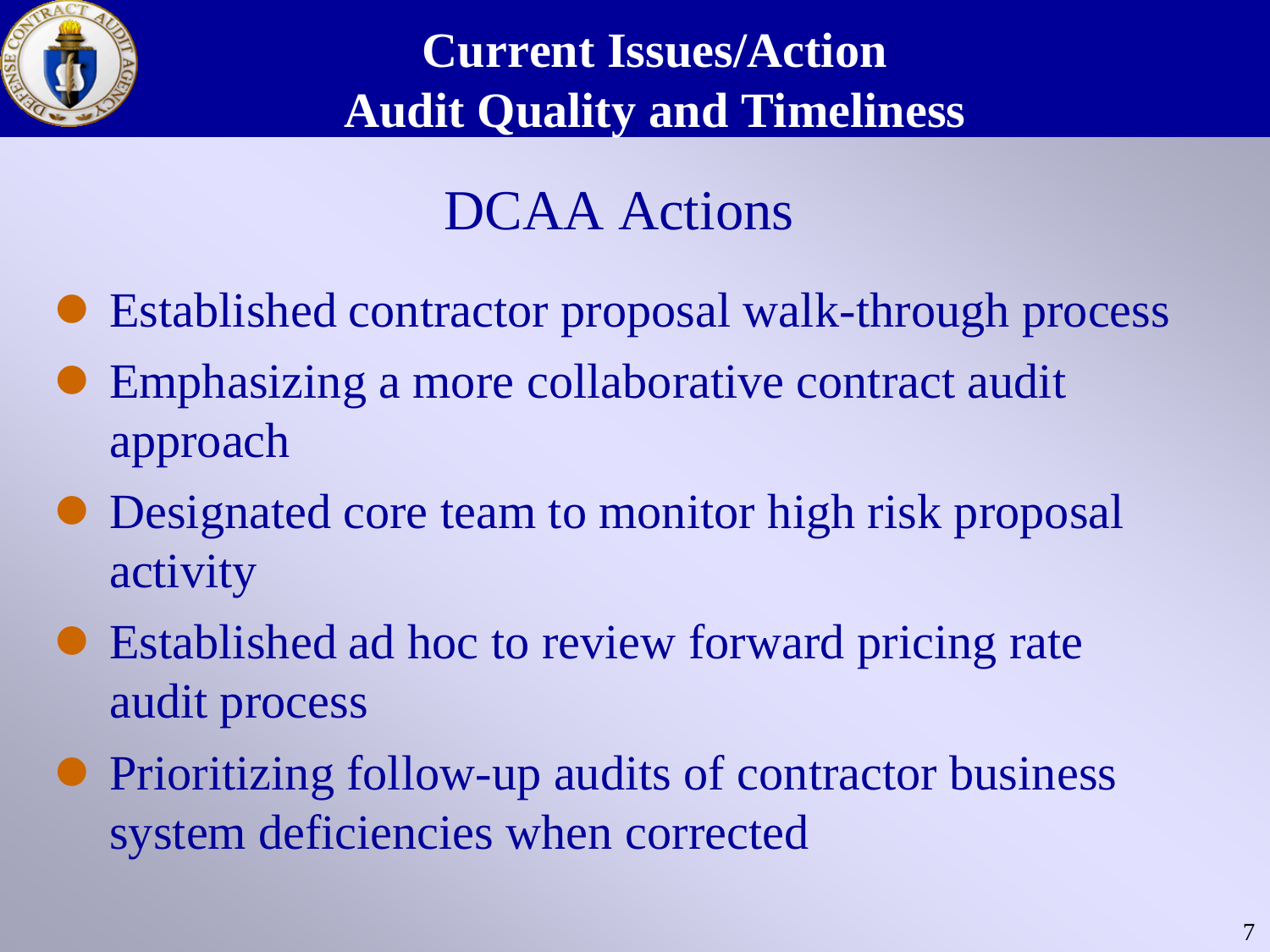

#### **Current Issues/Actions Balancing Resources with Requirements**

- Working with Stakeholders to defer or divest low risk workload - will allow DCAA to focus on higher risk work with larger payback to Warfighter/Taxpayer.
- Added 500 new employees over the last 2 years
- DPAP Memorandum (1/4/2011), "Better Buying Power: Guidance for Obtaining Greater Efficiency and Productivity in Defense Spending: "Align DCMA and DCAA Processes to Ensure Work is Complementary"
	- ◆ Increased Thresholds for Price Proposal Audits
	- **► Forward Pricing Rate Agreements/Forward Pricing Rate** Recommendations
	- **→ Financial Capability Reviews**
	- **→ Purchasing System Reviews**
	- **★ Contractor Business Systems Rule**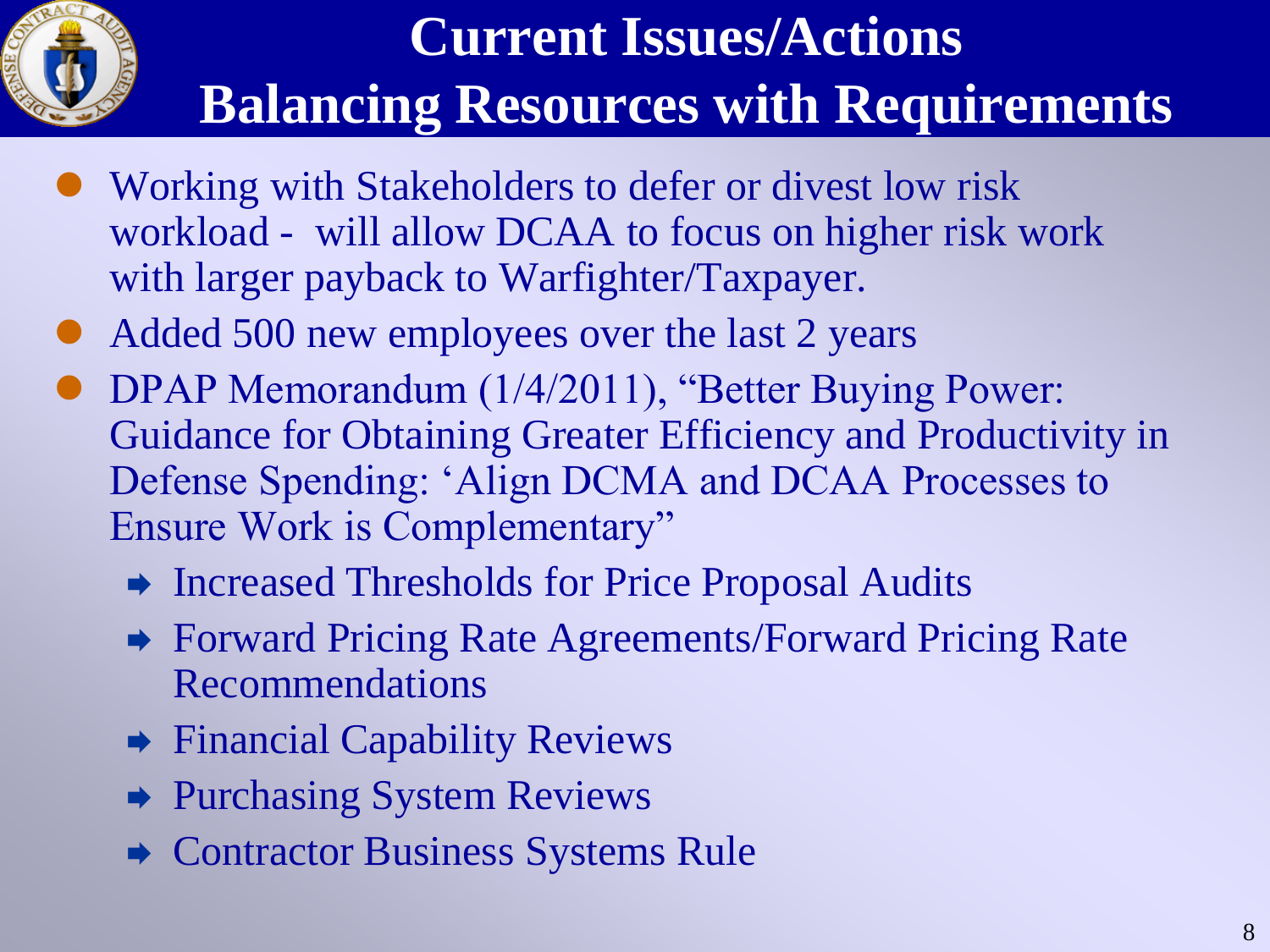

### **Incurred Cost Audits**

- Working with DPAP to balance resources with requirements
- Increasing staffing
- Assisting to ensure risks of canceling funds are mitigated
- Establishing a task force to develop actions to address backlog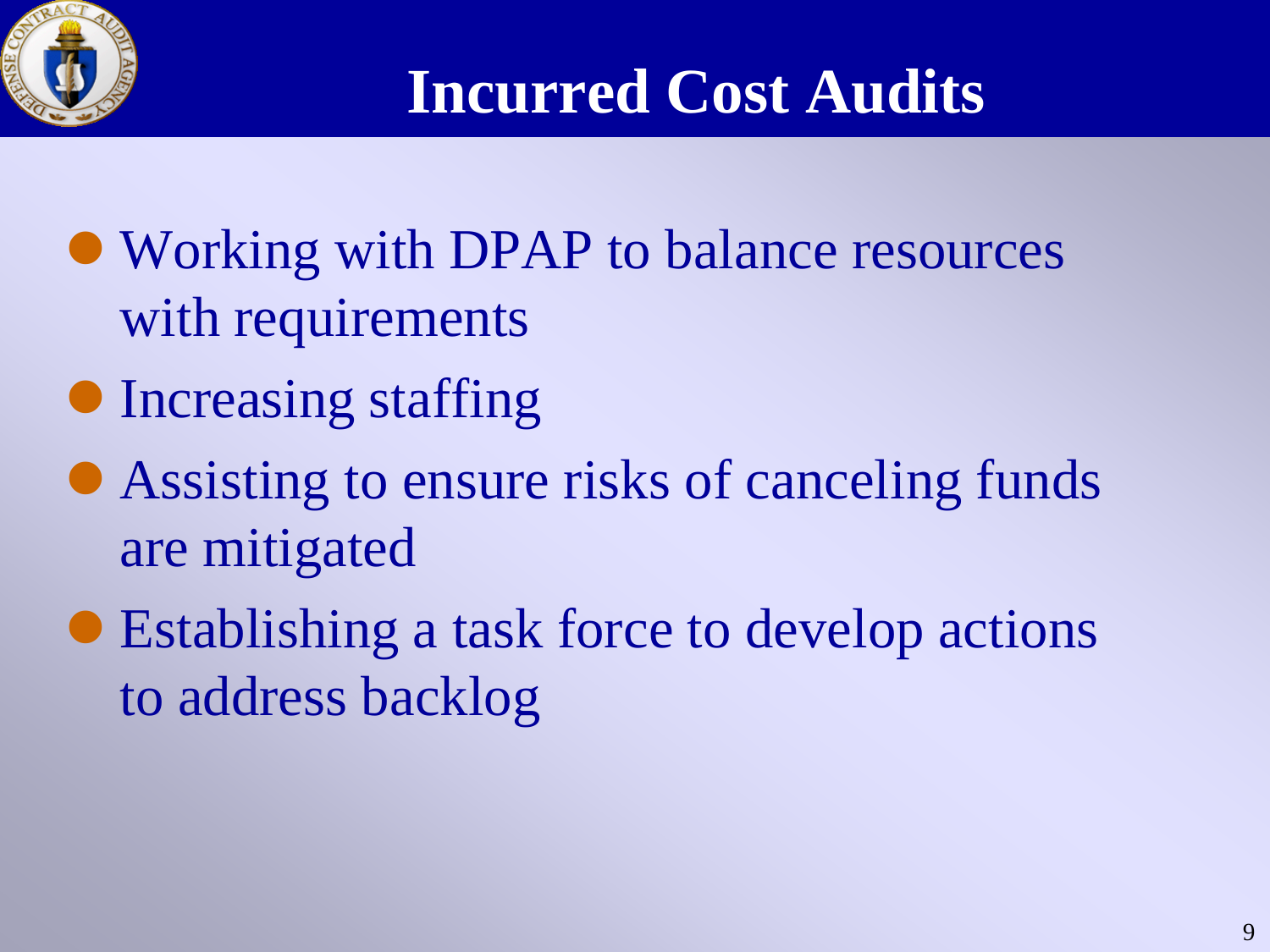

Making a concerted effort to engage with stakeholders:

- Issued "Rules of Engagement"
- Initiated regular high level meetings with contracting community
- Executives participated at speaking engagements with DoD Procurement and Contractor Associations
- Issued Joint DCAA/DCMA Directors Memorandums
	- **→ Established MOU on EVMS**
- Issued Guidance in support of DPAP Memorandum Resolving Contract Audit Recommendations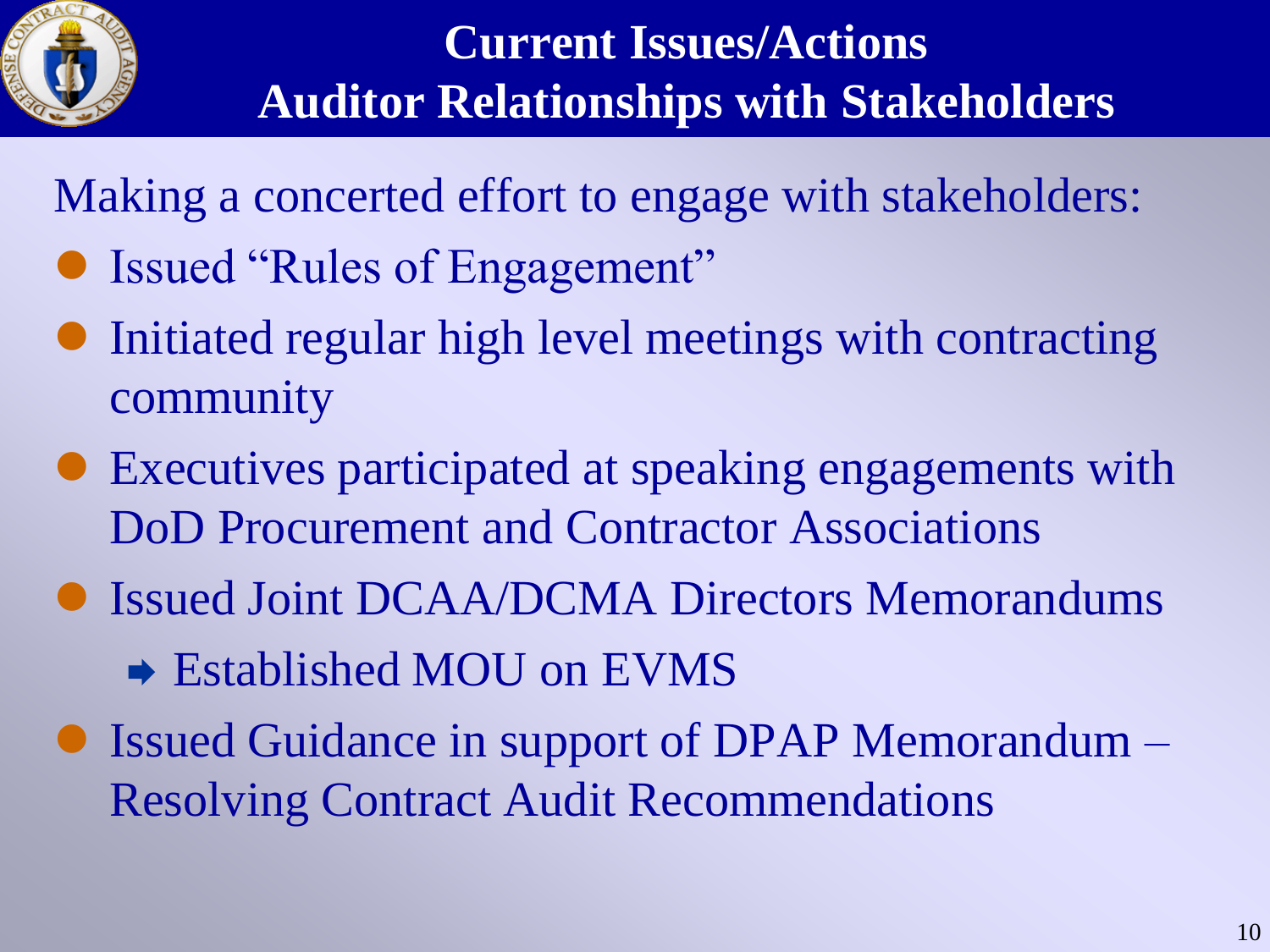

- Early communication and sufficient lead time on audit requests
- Coordination with DCAA cognizant of prime contractor on subcontract assist audit requests
- Support in obtaining:
	- $\rightarrow$  adequate contractor submissions
	- $\rightarrow$  adequate contractor supporting data in a timely manner
	- $\rightarrow$  real-time DCAA access to contractor systems
- Communicate with DCAA before, during and after the audit
- Invite DCAA to negotiations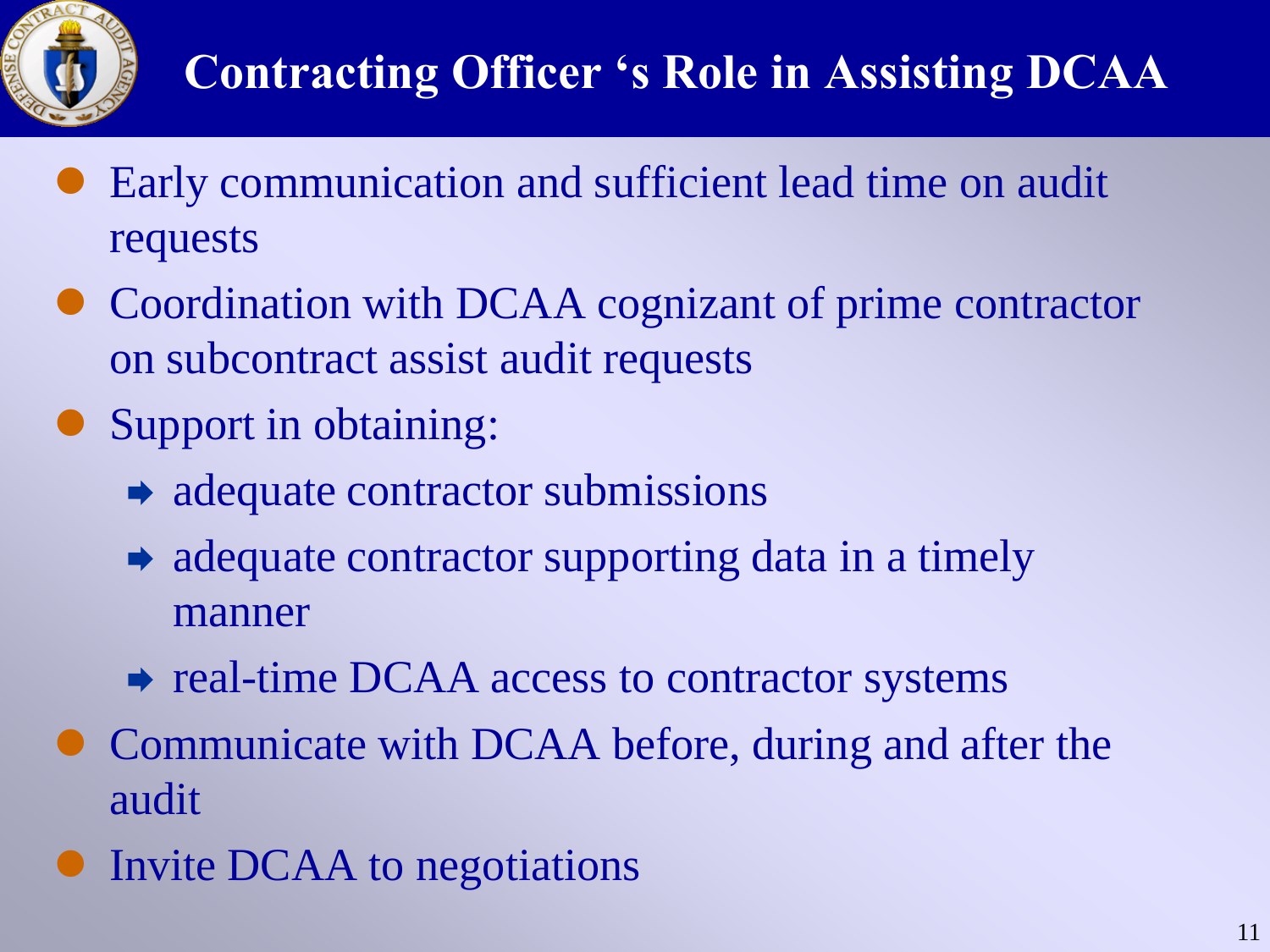#### Contractor Actions to Contribute to More Timely Audit Process

- Effective contractor proposal walk-throughs
- Adequate contractor submissions and assertions
- Adequate supporting data in a timely manner and timely access to **key** contractor personnel responsible for contractor support
- Real-time DCAA access to contractor systems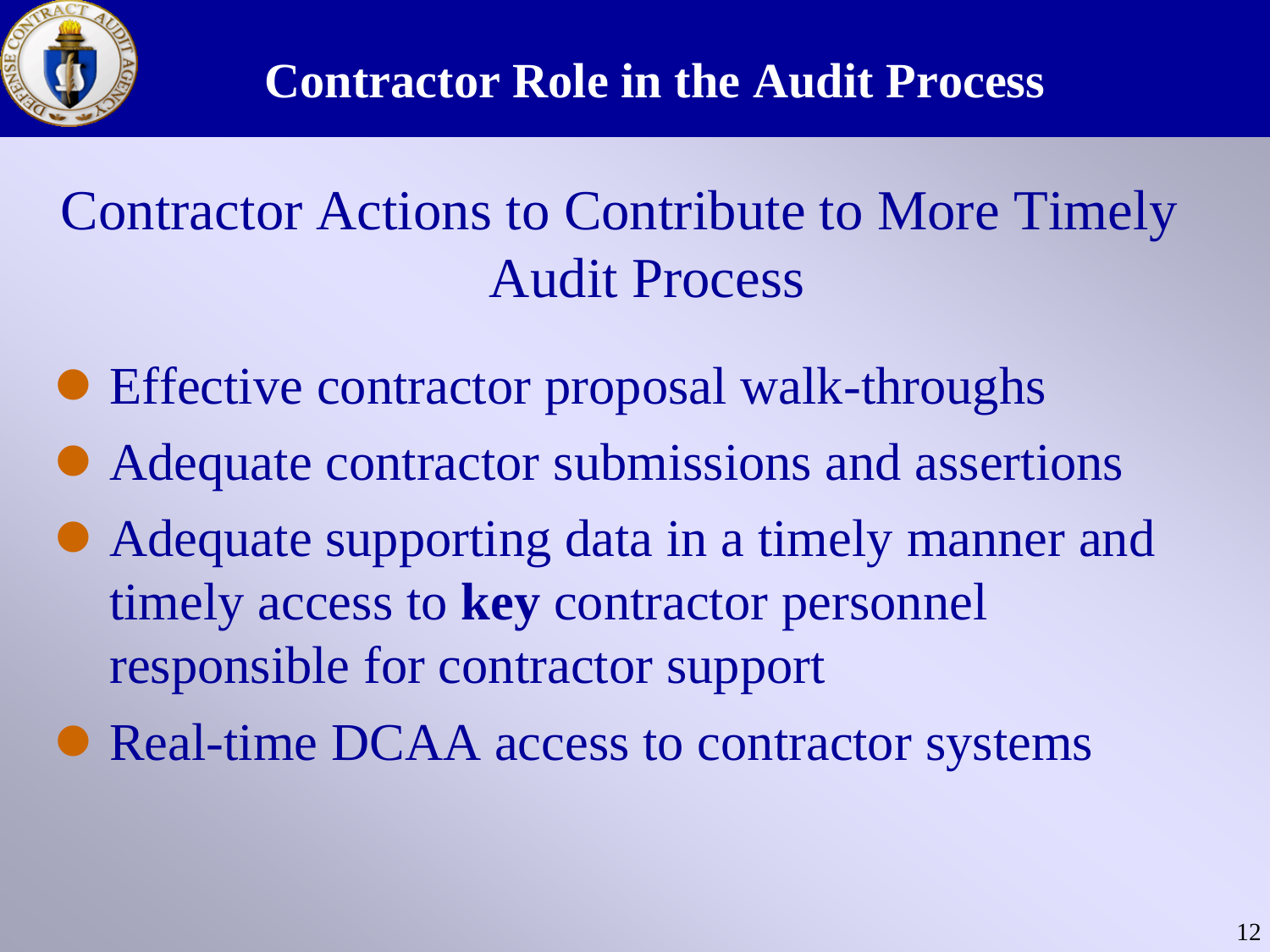

#### Contractor Areas of Focus - Adequate Contractor Proposals Facilitate Effective Audits

- Proposed amounts supported by detailed basis of estimate and supporting documentation
- Supporting justification/explanation provided for significant variances between prior buy actual cost data and proposed amounts
- Consolidated Bill of Material
- Detailed support for additive factors applied to various elements of costs
- Rates supported by contractor budgetary or trend data
- Adequate Support for Subcontract Proposals
	- $\rightarrow$  Adequate prime contractor cost or price analysis
	- **★** Adequate subcontract proposal
- Proposal reflects anticipated cost accounting changes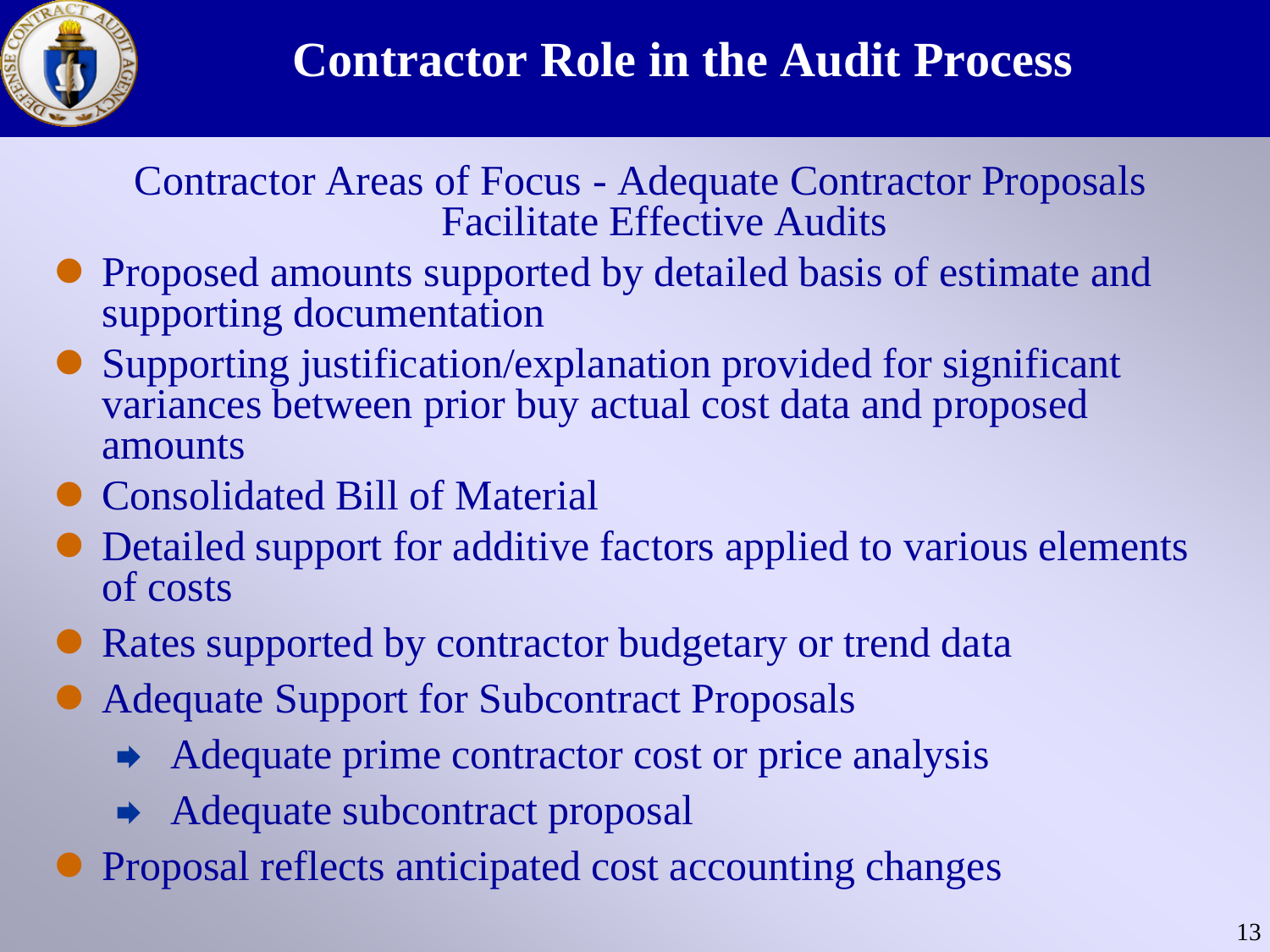

**WAY AHEAD**

- Continue to build on professionally developing our workforce
- Reducing learning curve with our new processes and guidance
- Build on the changes to increase quality of services and products
- Reduce Incurred Cost audit backlog to support contract close-out
- Continue to broaden relationship and communication with our stakeholders